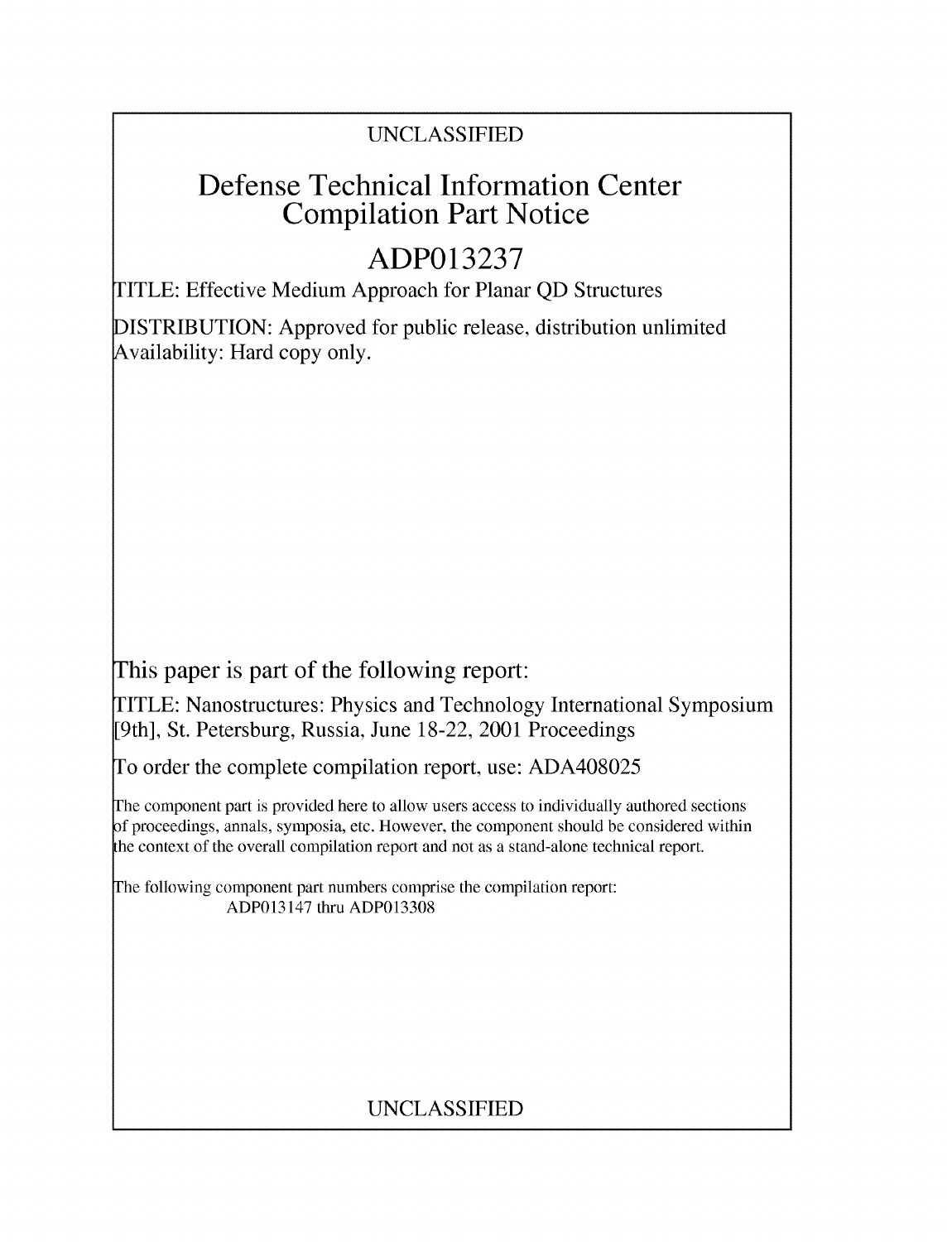### Effective medium approach for planar **QD** structures

*G. Ya. Slepyan*†, S. A. Maksimenko†, V. P. Kalosha†, A. Hoffmann‡ and D. Bimberg<sup>+</sup> t Institute for Nuclear Problems, Belarus State University, Bobruiskaya 11, 220050 Minsk, Belarus  $\ddagger$  Institut für Festkörperphysik, Technische Universität Berlin, Hardenbergstr. 36, 10623 Berlin, Germany

Abstract. The effective boundary condition (EBC) method is extended to nano-scale planar mesoscopic systems. The EBCs appear as a result of the 2D-homogenization procedure and have the form of two-side anisotropic impedance boundary conditions stated on the structure surface. The EBC method supplemented with well-developed mathematical techniques of classical electrodynamics creates unified basis for solution of boundary-value problems in electrodynamics of quantum dots.

#### 1. Introduction

The key peculiarities of quantum dot (QD) heterostructures  $[\ ]$  are related to spatial confinement of the charge carrier motion and intrinsic spatial inhomogeneity. Since the inhomogeneity scale is much less than the optical wavelength, QDs can be treated as *electrically small* objects and electromagnetic response of such structures can be evaluated by means of effective medium theory. Effective medium approach as applied to 3D arrays of QDs has been developed in Refs.  $[2, 3]$ . In this paper we present a general method which allows us to evaluate electromagnetic response of planar arrays of QDs and to establish correlation between properties of such systems and homogeneous 2D structures like quantum wells (QWs). This method, the effective boundary condition (EBC) method, has been originally developed for microwaves and antenna theory (see, e.g., [ **])** and is modification of the effective medium theory as applied to 2D-confined structures. Its basic idea is that a smooth homogeneous surface is considered instead of the initial structure, and appropriate EBCs for the electromagnetic field are stated for this surface. These conditions are chosen in such a way that the spatial structure of the field due to an effective current, and the field of the real current in the initial structure turn out to be identical at some distance away from the surface. Material characteristics of the structure and its geometrical parameters are included in coefficients of the EBCs.

#### 2. EBCs for planar nanostructures

Under the derivation of EBCs, the kernel problem is the diffraction of electromagnetic field by an infinite planar quadratic lattice constituted by identical QDs imbedded in a host medium those permittivity  $\varepsilon_h$  is assumed to be real-valued and dispersionless. In the strong confinement regime, when the exciton Bohr radius exceeds significantly the QD linear extention ( $a_B \gg R$ ), the Lorentz dispersion law  $\varepsilon(\omega) = \varepsilon_h + g_0/(\omega - \omega_0 + i/\tau)$ can be used as model of dispersion in a single QD in the vicinity of the exciton resonance [5]; here  $\omega_0$  is the frequency of the transition,  $\tau$  is the effective exciton dephasing time in the QD,  $g_0 = -4\pi \mu^2 W/\hbar V$  where  $\mu$  and V are the QD dipole moment and volume, W is the level population difference ( $W < 0$  in an inverted medium).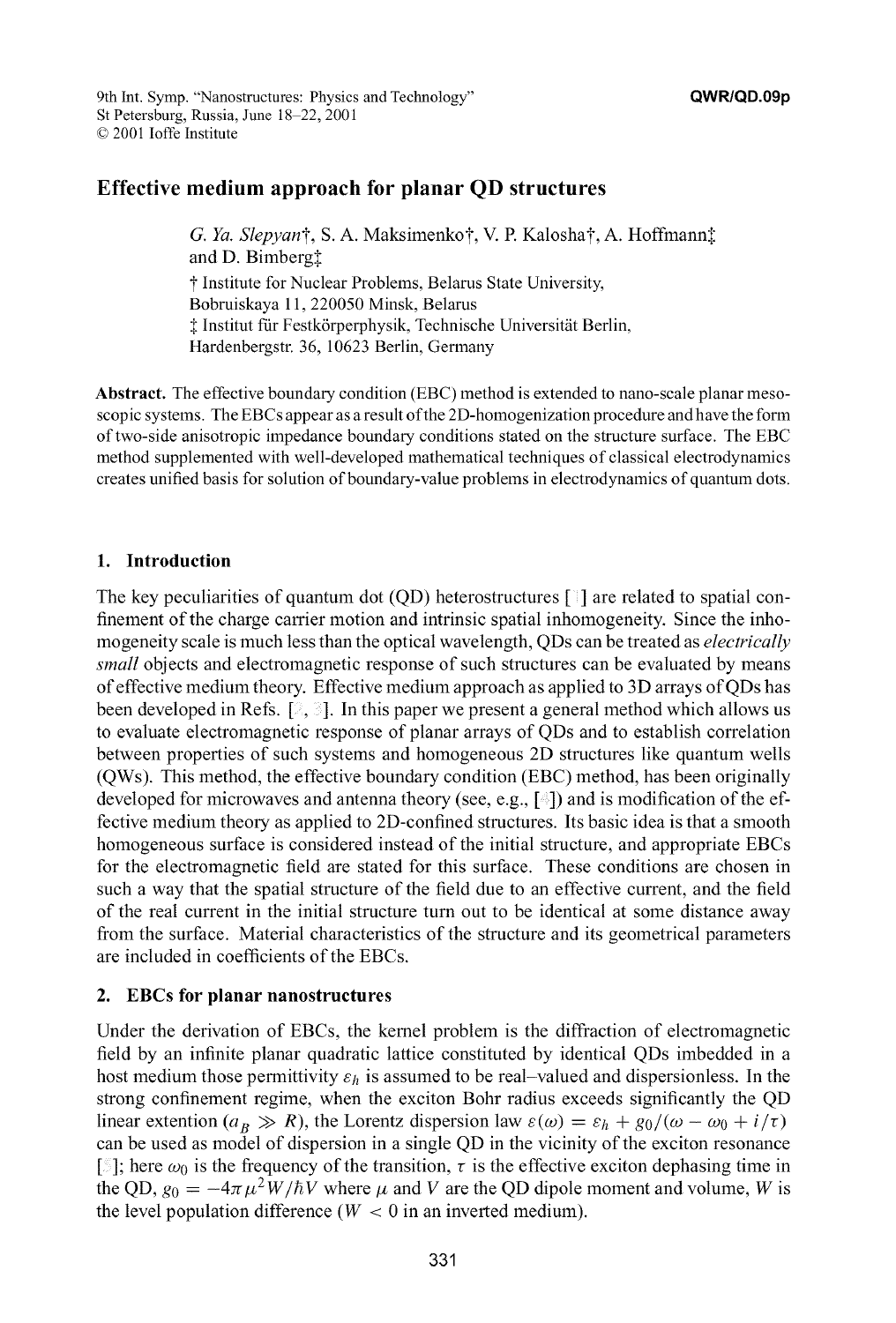In the dipole approximation, electromagnetic field scattered from an isolated QD can be expressed in terms of Hertz potentials by

$$
\mathbf{E}(\mathbf{r}) = \mathbf{E}_0(\mathbf{r}) + \sum_{l,m=-\infty}^{\infty} \left[ \nabla \nabla \cdot \mathbf{\Pi}_{lm}^e(\mathbf{r}) + k_1^2 \mathbf{\Pi}_{lm}^e(\mathbf{r}) \right]. \tag{1}
$$

Corresponding equation for the magnetic component is also presented. Here  $k = \omega/c$ ,  $k_1 =$  $k\sqrt{\varepsilon_h}$ , **E**<sub>0</sub>(**r**) stands for the incident field; an exp( $-i\omega t$ ) time-dependence is supposed. Further the incident field is assumed to be  $e_x$ -polarized plane wave propagating at angle  $\theta$ with respect to the  $z$  axis. Hertz potentials are given by

$$
\Pi_{lm}^e(\mathbf{r}) = \left[\mathbf{e}_x \alpha_{xx} \mathcal{E}_x(\mathbf{R}_{lm}) + \mathbf{e}_z \alpha_{zz} \mathcal{E}_x(\mathbf{R}_{lm})\right] \frac{\exp(ik_1|\mathbf{r} - \mathbf{R}_{lm}|)}{|\mathbf{r} - \mathbf{R}_{lm}|},\tag{2}
$$

where  $\mathbf{R}_{lm} = \{ld, md, 0\}$  is the radius-vector of a lattice site, d is the lattice period,  $\alpha_{li}$ are the components of the QD polarizability tensor  $\hat{\alpha}$ , and  $\mathcal{E}(\mathbf{r})$  is the electric field inside QD. This field is related to the Hertz potentials by the equation analogous to Eqs. (1) in the limit  $\mathbf{r} \to 0$  with the term  $l = m = 0$  excluded. For QDs with planar configuration in the  $x0y$  plane, e.g., discs, islands, flattened pyramids, etc., the QD polarizability in the z direction  $\alpha_{zz}$  can be neglected.

The next step is the 2D-averaging of the electromagnetic field in the  $z = 0$  plane. Such a procedure implies replacement of the discrete 2D elementary scatterer by a homogeneous  $d \times d$  surface element; mathematically this procedure reduces summation in equations for inner and outer fields to integration. Then, one should find discontinuities of the mean field tangential components at  $z = 0$  taking into account that the mean field has  $\exp(ik_1x \sin \theta)$ dependence on the x co-ordinate. Then, after some manipulations, we come to the covariant notation of the EBCs:

$$
\mathbf{n} \times \mathbf{n} \times (\mathbf{H}^{\mathrm{I}} - \mathbf{H}^{\mathrm{II}}) = -\frac{2\pi}{c} \hat{\boldsymbol{\sigma}} \mathbf{n} \times (\mathbf{E}^{\mathrm{I}} + \mathbf{E}^{\mathrm{II}}),
$$
  
\n
$$
\mathbf{n} \times (\mathbf{E}^{\mathrm{I}} - \mathbf{E}^{\mathrm{II}}) = -\xi \mathbf{n} \times \nabla[\mathbf{n} \cdot (\mathbf{E}^{\mathrm{I}} + \mathbf{E}^{\mathrm{II}})]
$$
\n(3)

where

$$
\widehat{\sigma} = \begin{pmatrix} \widehat{\sigma}_{\parallel} & 0 \\ 0 & 0 \end{pmatrix}, \qquad \widehat{\sigma}_{\parallel} = i \frac{\omega \varepsilon_h}{d^2} \widehat{\alpha}_{\parallel} \left( \widehat{\mathbf{I}}_{\parallel} + \frac{\delta_x}{d^2} \widehat{\alpha}_{\parallel} \right)^{-1}, \qquad \xi = \frac{2\pi \alpha_{zz}}{d^2 + \delta_z \alpha_{zz}}. \tag{4}
$$

Here,  $\hat{\bf l}_\parallel$  is the 2  $\times$  2 unit tensor and  $\widehat{\bf \alpha}_\parallel$  is the surface polarizability tensor with components  $\alpha_{ij}$  (*i*,  $j = x$ , *y*);  $\delta_x \approx -8/\sqrt{2d}$ ,  $\delta_z \approx 2\pi \sqrt{\pi}/d$ .

The equations (3) and (4) constitute the complete system of EBCs for electromagnetic field in planar QD structures. The technique of macroscopic averaging used under their derivation is similar to one which introduces the constitutive parameters for bulk media, but differs in that the averaging occurs in boundary conditions rather than in field equations. Thus, in electrodynamics of low-dimensional structures the EBCs play the same role as constitutive relations in electrodynamics of bulk media. The EBCs keep validity for arbitrary configuration of elementary cell and for planar layers with random distribution of QDs. The difference will manifest itself in the modified coefficients  $\delta_i$ . Since EBCs (3) are local and the coefficients  $\hat{\sigma}_{\parallel}$ ,  $\xi$  do not depend on the angle of incidence  $\theta$ , they are applicable at arbitrary excitation in spite of that they have been obtained originally for plane waves. Moreover, the EBCs (3) are analogous to corresponding EBCs for QWs (see,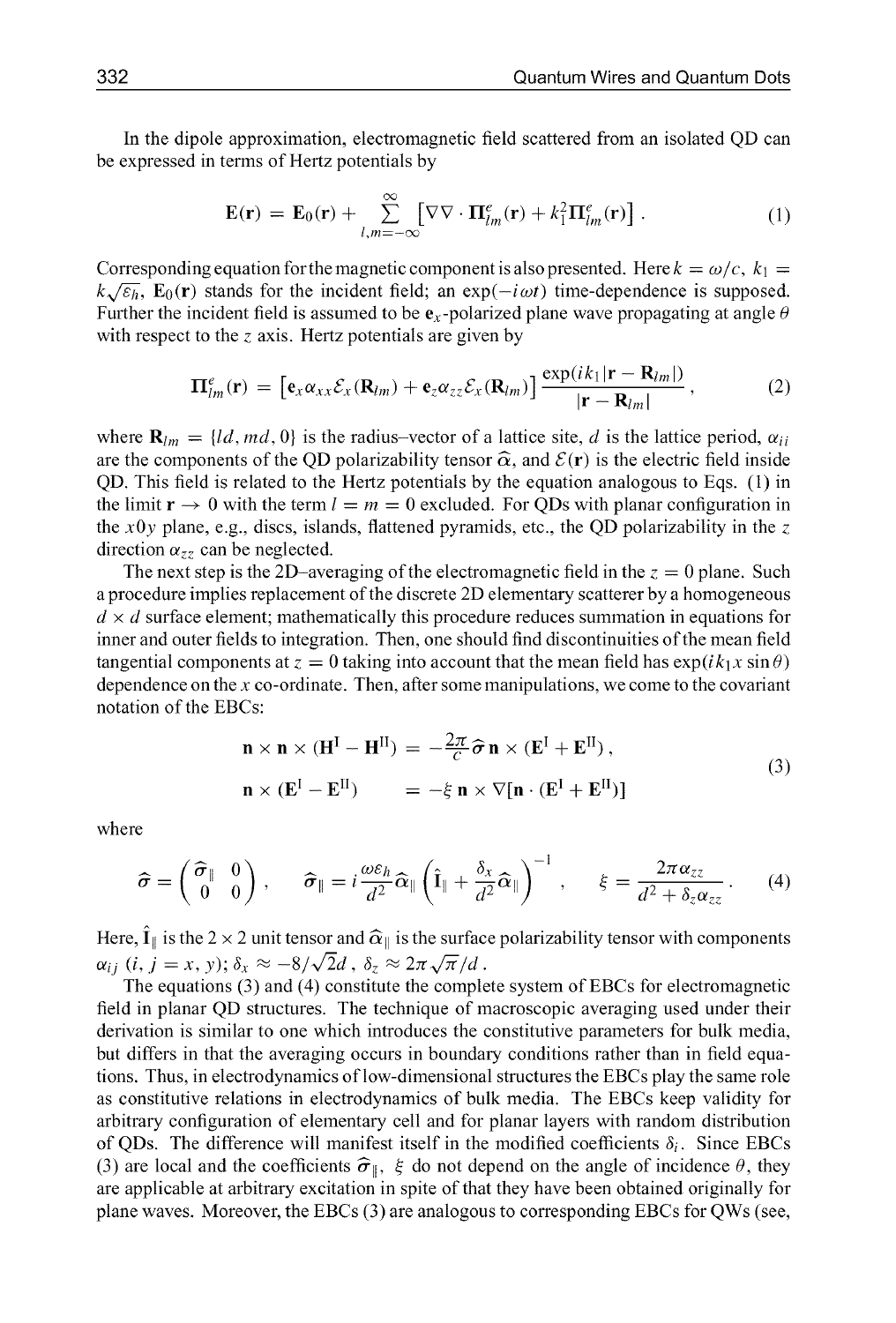e.g.,  $[\circ]$ ) if spatial dispersion in the latter can be neglected. Thus, a planar layer comprising a 2D array of QDs can be treated as an effective QW. As a result, well-developed formalism of investigation of QWs can be extended to QD arrays by introducing of effective integral parameters of the array defined by Eqs. (4).

#### **3.** The role of nonlocality

In the weak confinement regime, the QD electromagnetic response becomes nonlocal and the medium polarization takes the form of the integral operator  $[7]$ :

$$
\mathbf{P}(\mathbf{r}) = A\Phi(\mathbf{r}) \int_{V} \Phi(\mathbf{r}') \mathbf{E}(\mathbf{r}') d^{3} \mathbf{r}', \qquad (5)
$$

where  $A \sim 1/(\omega - \omega_0 + i/\tau)$ ,  $\Phi(\mathbf{r})$  is the envelope function of the exciton ground state. Eq. (5) defines very special type of nonlocality: the integral operator has degenerated kernel. This property makes possible analytical consideration of the nonlocality problem: integral differential equations describing electromagnetic field in QD turn out to be equivalent to the integral Fredholm equations with degenerated kernels. As a result, we obtain the polarizability tensor of an isolated QD as  $\hat{\alpha} = AN^2(\hat{I} - 4\pi A\hat{I})^{-1}$ , where the 3D-tensor  $\Upsilon$  is given by

$$
\Upsilon_{\alpha\beta} = \frac{1}{4\pi} \int\limits_{V} \int\limits_{V} \Phi(\mathbf{r}) \Phi(\mathbf{r}') \frac{\partial^2}{\partial x_{\alpha} \partial x_{\beta}} \frac{1}{|\mathbf{r} - \mathbf{r}'|} d^3 \mathbf{r} d^3 \mathbf{r}' \qquad x_{\alpha}, \ x_{\beta} = x, y, z. \tag{6}
$$

Thus, we have shown that the nonlocality changes values of the polarizability tensor components but does not change the general representation of the scattering operators as compared to the strong confinement regime. This allows us to conclude that the above introduced EBCs remain valid in the weak confinement regime as well. Note that the above result admits extension of the Maxwell Garnett approach to 3D composites constituted by QDs in weak confinement regime.

#### 4. Radiative decay rate in planar array of QDs

Let us apply the EBC method for the investigation of exciton radiative time in 2D-array of QDs which are assumed to be spherical inclusions of the radius  $R$ . The problem of the radiative linewidth evaluation in QWs is solved by finding of the frequency poles of the reflection coefficients [ **].** Real parts of these poles determine resonant frequencies while imaginary parts give the homogeneous linewidths. It can easily be shown that EBCs (3) with  $\hat{\sigma}_{\parallel} = i c k \eta \hat{\mathbf{I}}_{\parallel}/4\pi$ ,  $\xi = -\eta/2\varepsilon(\omega)$  and  $\eta = L_{\text{OW}}[\varepsilon(\omega) - \epsilon_h]$  describe a QW with **LQW** as its thickness. Thus, the reflection coefficient for planar array of spherical QDs are given by a corresponding equation for QW after substitutions  $L_{\text{QW}} \rightarrow 2R$ ,  $g_0^{\text{QW}} \rightarrow g_0^{\text{eff}} \approx$  $(2\pi R^2/3d^2)g_0$  and  $\omega_0 \rightarrow \tilde{\omega}_0 = \omega_0 - g_0/3\varepsilon_h$ . Then, using results of Ref. [5] and above defined substitutions, we obtain the expressions  $\Gamma_p = \Gamma_0 / \cos \theta$ ,  $\Gamma_s = \Gamma_0 \cos \theta$ , for *TE* and  $TM$  polaritons, correspondingly; here

$$
\Gamma_0 \approx -\frac{2\pi}{3\sqrt{\varepsilon_h}} \frac{R^2}{d^2} \frac{\tilde{\omega}_0}{c} R g_0 ,\qquad (7)
$$

Comparison of  $\Gamma_0$  with the radiative decay rate of a single spherical QD  $\gamma$  gives us  $\Gamma_0/\gamma =$  $B \approx 3\pi/(k_1 d)^2$ . In dense arrays of QDs  $B \gg 1$  signaling significant enhancement of